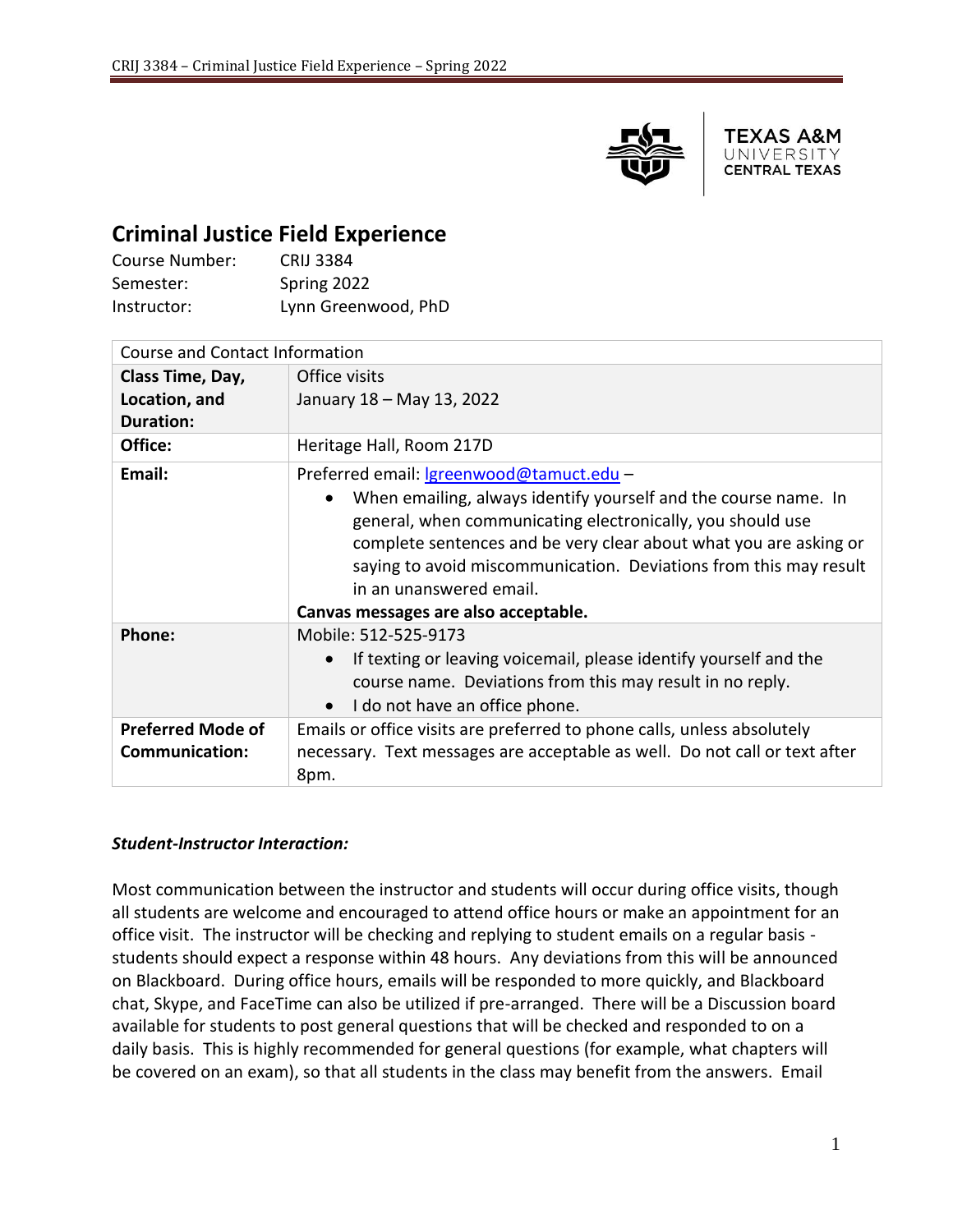or discussion board communication is preferred for this class, but I am also available by phone or text messaging – please use text messaging sparingly.

#### **COURSE INFORMATION**

#### **Catalog Description**

Application and integration of academic content and development of skills within a criminal justice setting. Entry into this course will be arranged with the internship coordinator. May be taken more than once for credit.

#### **Prerequisite**

At least 18 hours of criminal justice course work or approval of the department head.

#### **Objectives**

The field experience should:

- Enhance the formal education by providing on-the-job experience with a participating agency
- Provide an understanding of the daily operations of the participating agency
- Provide exposure to the techniques, duties, and demands of agency personnel
- Provide an opportunity for assessing individual attitudes, values and capabilities
- Provide an opportunity for interaction between agency personnel and criminal justice students

#### **Course Materials**

Supplementary materials may be required; these will be in the form of articles, videos, websites, and documents used in the field. These materials will be provided to the student as needed.

Students are also expected to use additional reference materials appropriate to the placement and agency served.

#### **REQUIRED COURSE WORK**

#### **I. Performance (150 points)**

Students are required to complete 120 hours of service over the course of the semester. In a 16-week semester, this equates to about 8 hours per week. If you are completing an internship in a 10-week format, this equates to 12 hours per week. In an 8-week format, this equates to 15 hours per week. The student will arrange a work schedule with his/her agency supervisor.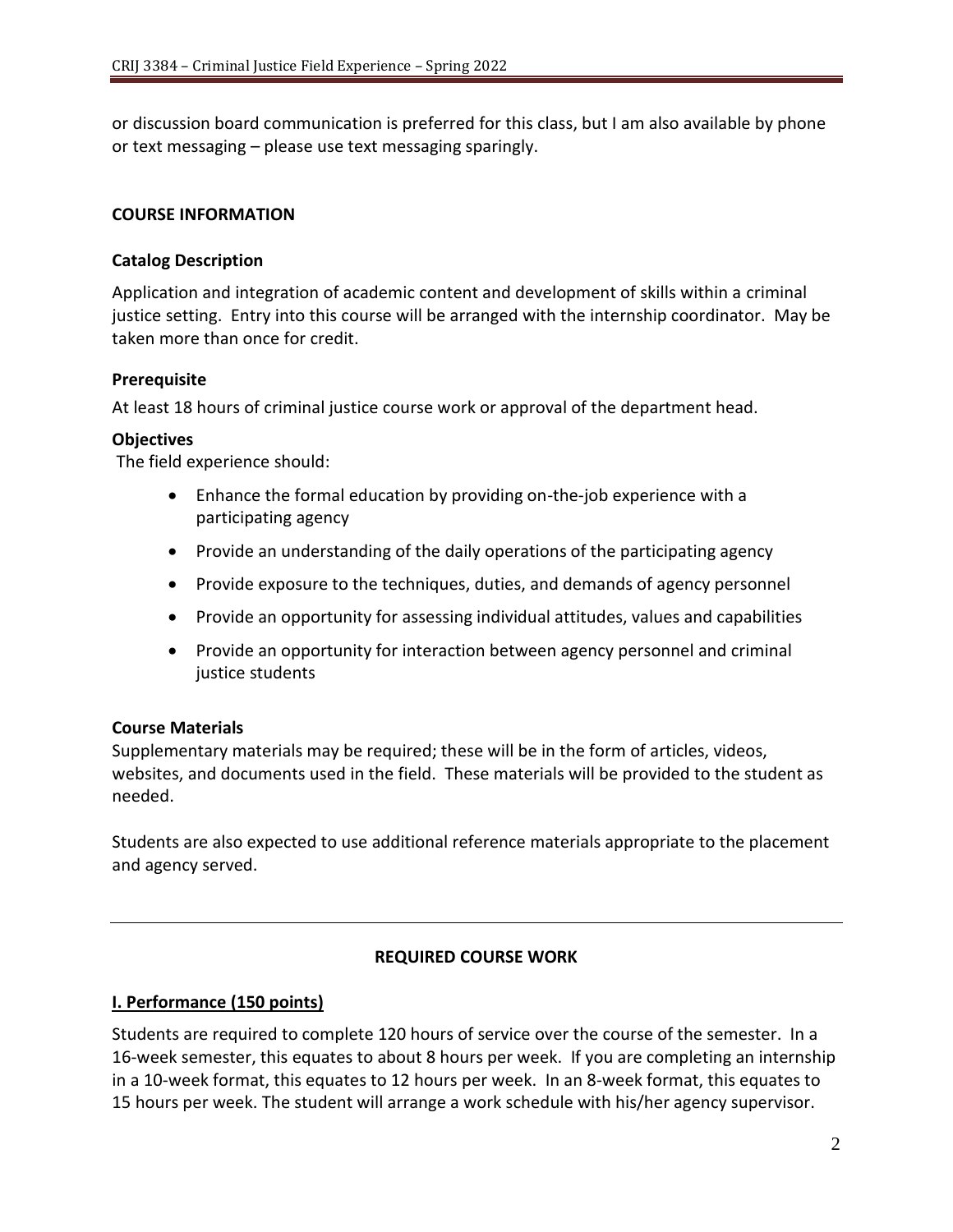Performance will be evaluated at the end of the semester. The evaluation will be based on course objectives and include input from the student, the agency supervisor, and the faculty member.

#### **II. Field Log (150 points)**

The online field log provides the student with a means of recording activities related to the field experience. Online field log entries are to be completed weekly at a minimum. The log entries should be divided into two parts. The first part should include 1) the hours worked since your last report, 2) a description of your activities during the reporting period, and 3) a description of what you have learned. The second part should be written like a diary. That is, you should write a dialogue with yourself. In this dialogue you should record your feelings, reactions, attitudes, problems, and perceptions regarding your experiences. Keeping up with your log entries is crucial to successful completion of your internship.

#### **III. Field Experience Paper (200 points)**

You must complete a written paper of your field experience. It should summarize the various duties you were assigned, your opinion about the experience, any constructive criticisms of the experience, and a comparison of your experience with your criminal justice studies. Although you should use your field log in preparing your paper, it should not be a cut and paste exercise from the field log. This field experience summary will be shared with the agency.

Requirements for the field experience paper:

- 5-8 pages in length
- Double-spaced, 12-point font, Times New Roman or Ariel
- Must be produced in Microsoft Word (.doc or .docx format)
- No cover page a header should include course information and your name
- In-text citations and a reference page should be included as necessary
- Proofread carefully: grammar, spelling, mechanics, citations, etc. will be part of your grade
- Must be submitted as an attachment in Blackboard in the assignment section
- You may use first-person, since you are writing about your experiences.

#### *Grading Criteria for Field Experience Paper*

150 points – content 50 points – mechanics (e.g., grammar, spelling, punctuation)

#### **IV. Field Evaluation (50 points)**

An evaluation of the student will be completed by the field placement supervisor.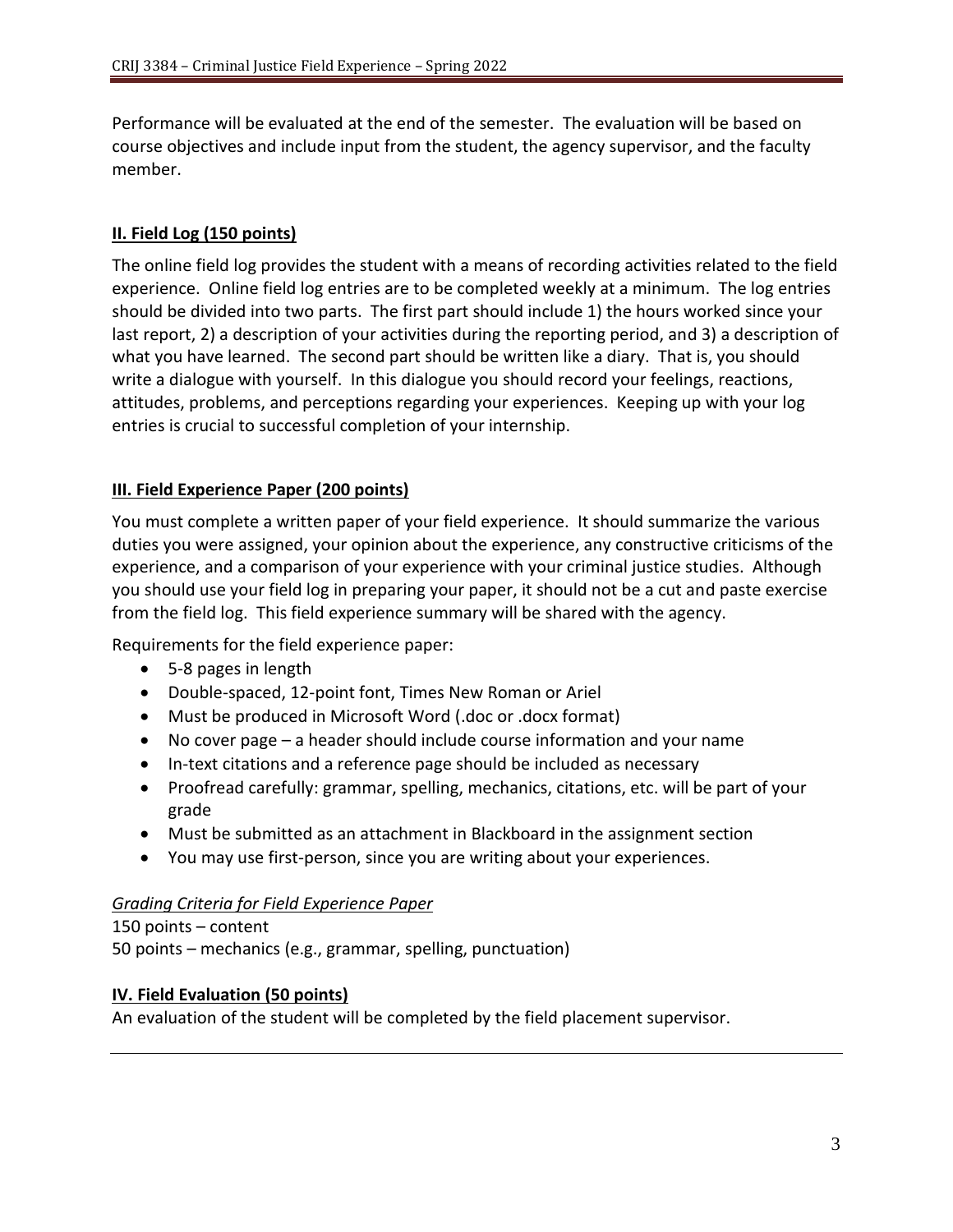#### **Notes on Written Work:**

Citations, notes, and references will conform to the American Psychological Association's (APA) format for written works – this includes the APA format for citations in text. Avoid reliance on direct quotations, but rather utilize paraphrases with appropriate textual citations. All written work will be graded on factual accuracy, overall content, sophistication, proper usage of common English, and general communication skills. By sophistication it is meant that the language used and depth of thought reflected are appropriate to the course. Textbooks will not count as sources, nor will dictionaries or encyclopedias of any sort. Do not use Internet sources that do not have the author's name and affiliation; Wikipedia is an unacceptable source. When in doubt, ask the instructor.

#### **OTHER INFORMATION REGARDING THE COURSE**

**I. Extra Credit:** Extra credit is not available in this class.

**II. Posting of Grades:** All student grades will be posted in the Canvas grade book and students should monitor their grading status through this tool. Students should expect feedback on assignments within two weeks of due dates.

#### **III. Grading Criteria Rubric and Conversion:**

Final course grades will be assessed on the following scale:

| Assignment                    | Points     | My Grade |
|-------------------------------|------------|----------|
| <b>Field Performance</b>      | 150 points |          |
| Field Log                     | 150 points |          |
| <b>Field Experience Paper</b> | 200 points |          |
| <b>Field Evaluation</b>       | 50 points  |          |
| <b>Total</b>                  | 550 points |          |

| 89.5-100%  | 492-550 points | А |
|------------|----------------|---|
| 79.5-89.4% | 437-491 points | R |
| 69.5-79.4% | 382-436 points | C |
| 59.5-69.4% | 327-381 points | D |
| 0-59.4%    | 0-326 points   |   |

Mastery, understanding, and familiarity with course content will be demonstrated through written assignments and performance in the field placement.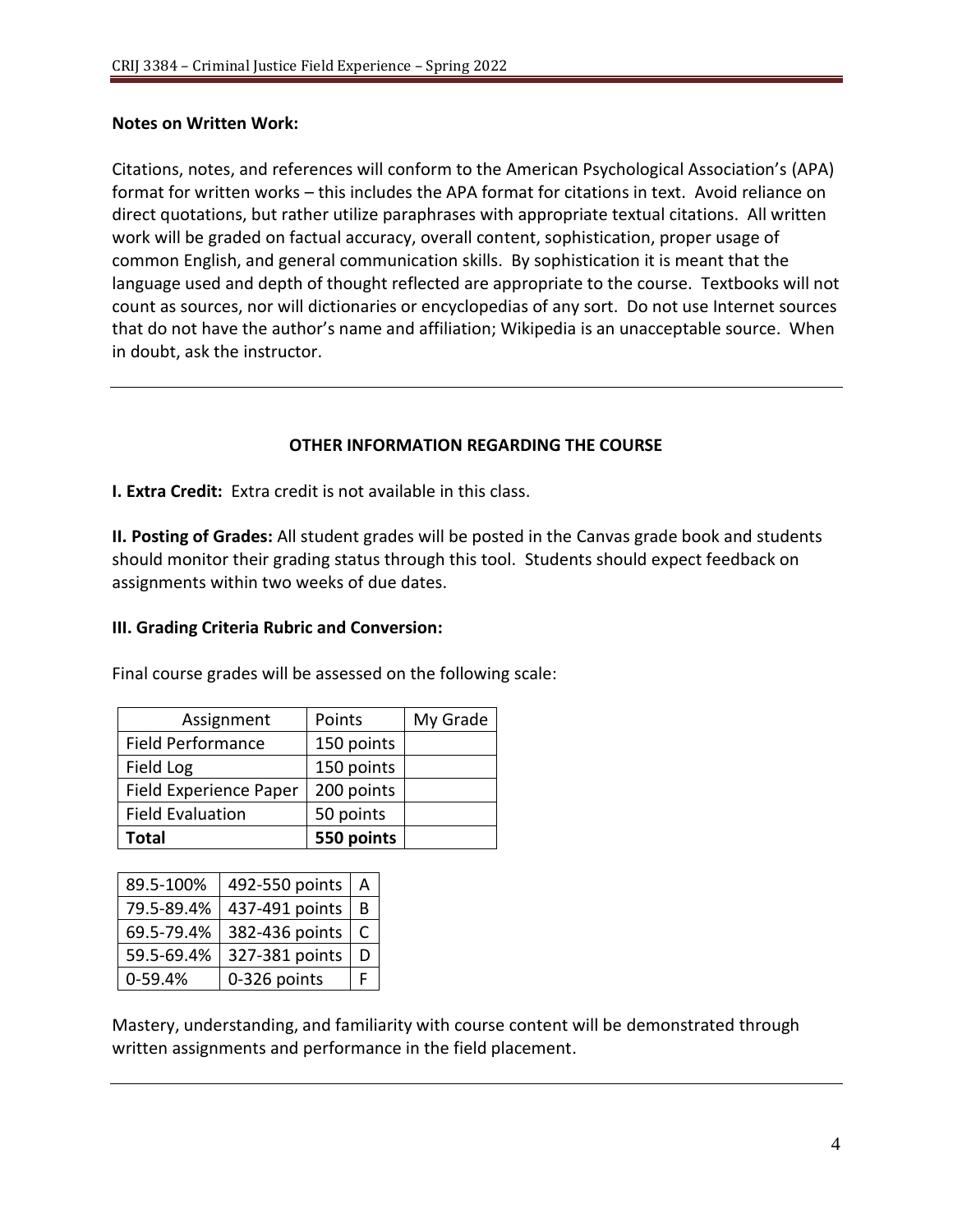#### **Criminal Justice Program Internship Guidelines and Responsibilities**

#### **Internship Philosophy**

The combined efforts of educators and competent professionals in the field of Criminal Justice can produce an effective and meaningful type of experience through an Internship Program. The purpose of the internship is to develop a learning experience for both the student and the agency, resulting in the student developing a greater understanding and appreciation for the overall criminal justice system, and specifically, for that area in which his/her interests lie. It is intended that the student will correlate theory with practice and be stimulated to the point of challenging, examining, questioning, and analyzing those areas to which he/she is exposed. The program should also allow the student to make a contribution to the agency to which he/she is assigned by evaluating his/her observations and experiences and making recommendations to be considered by the agency head which may prove to be beneficial to the functioning of the agency.

The Internship Program will also provide the student the opportunity to formalize goals and to better prepare him or herself upon graduation to enter the field of his/her choice. Additionally, it will expose the student to the requirements of employing agencies, provide an opportunity to meet those requirements, and serve as a source of recruitment for the participating agencies.

#### **Objectives**

The Internship Program will provide the following:

- Enhance the formal education of those intending to make their career in the field of Criminal Justice by providing first-hand experience with a participating agency.
- Student familiarization of techniques and duties of the position, such as: investigation, public relations, observation, communication, data collection, working with people in stressful situations, organizing, analyzing, planning, use of equipment, handling of offenders, suspects, and witnesses.
- Opportunity for the student to develop an awareness of his own values and attitudes toward people, the Criminal Justice system, and society in general.
- An insight into the current problems of participating agencies with a view toward solving those problems.
- Student exposure to the professional demands of the position.
- Provide the student with the background necessary to formulate his or her plans prior to graduation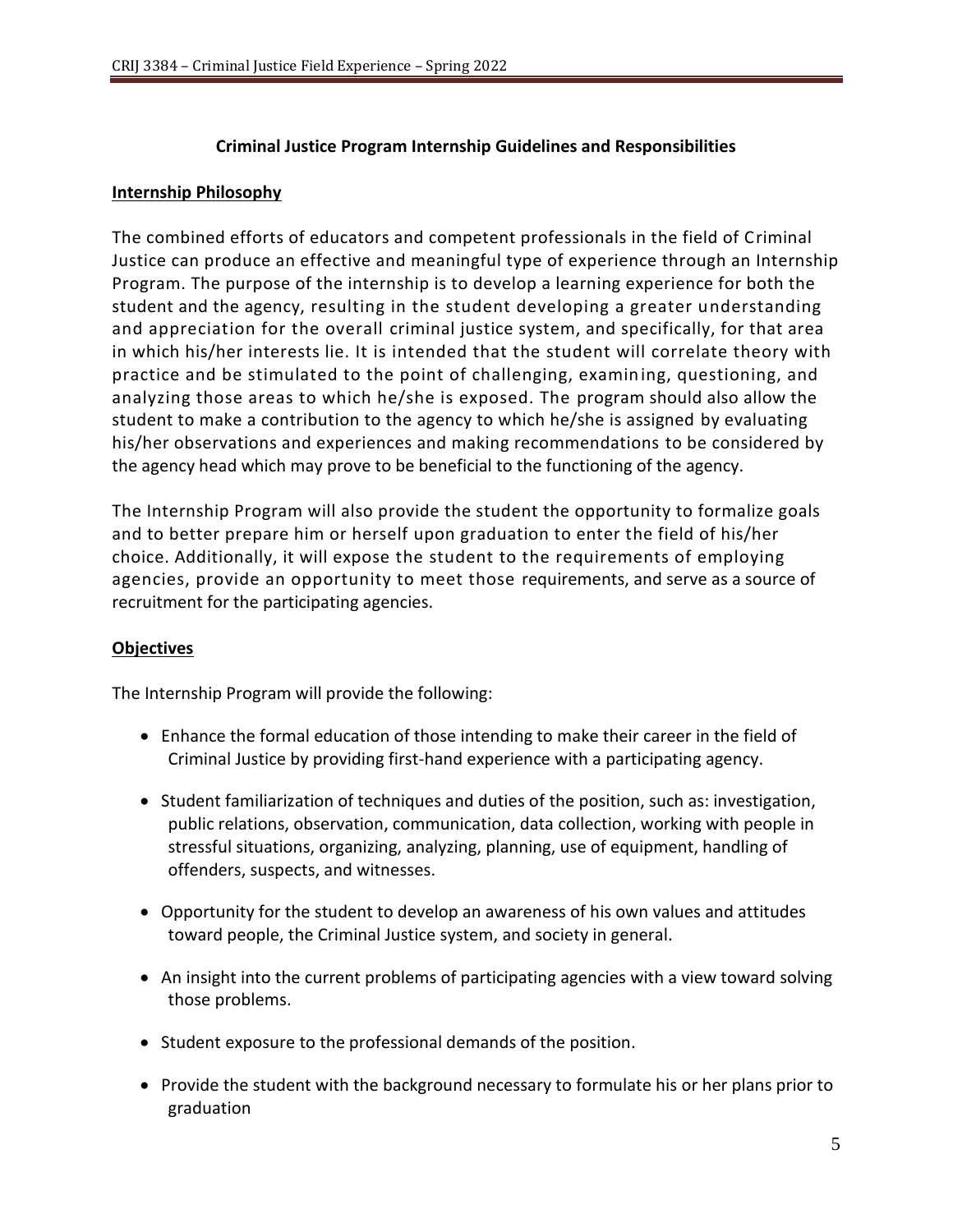- Allow agency personnel an opportunity to interact with students who have devoted their college experience toward attaining a degree in Criminal Justice.
- Allow the agency an opportunity to benefit from objective inquiries into methods of operation from non-experienced, participating students.
- A recruitment source for participating agencies.

#### **Student Criteria for Internship**

The following minimum standards have been established for acceptance into the Internship Program:

- Junior or Senior status.
- Completion of at least 21 semester hours of Criminal Justice coursework and an overall GPA of 2.5.
- Completion of an Internship Application Form
- Major in Criminal Justice
- The student is subject to an interview with the course instructor and a participating agency representative to determine placement and acceptance by both.
- The student may not be currently employed by the Criminal Justice agency with which he/she proposes to complete the internship.
- Meet any specific qualifications as determined by the participating agency (e.g., criminal background checks, confidentiality agreements).

Any exceptions to the above minimum standards must be agreed upon by the instructor and the Criminal Justice Program Director. We do not presume that all students will be acceptable to the participating agencies. If a student is rejected for any reason, attempts will be made to place the student in another agency. The professor reserves the right to assign a student to any participating criminal justice agency, regardless of the student's preference if such assignment is necessary to maintain effective inter-agency liaison. Every effort will be made, however, to assign the student to the agency of his/her choice.

#### **Student Responsibilities**

- Complete necessary forms and assignments by posted deadline dates
- Fill out the necessary forms required by the department and participating agency, if any.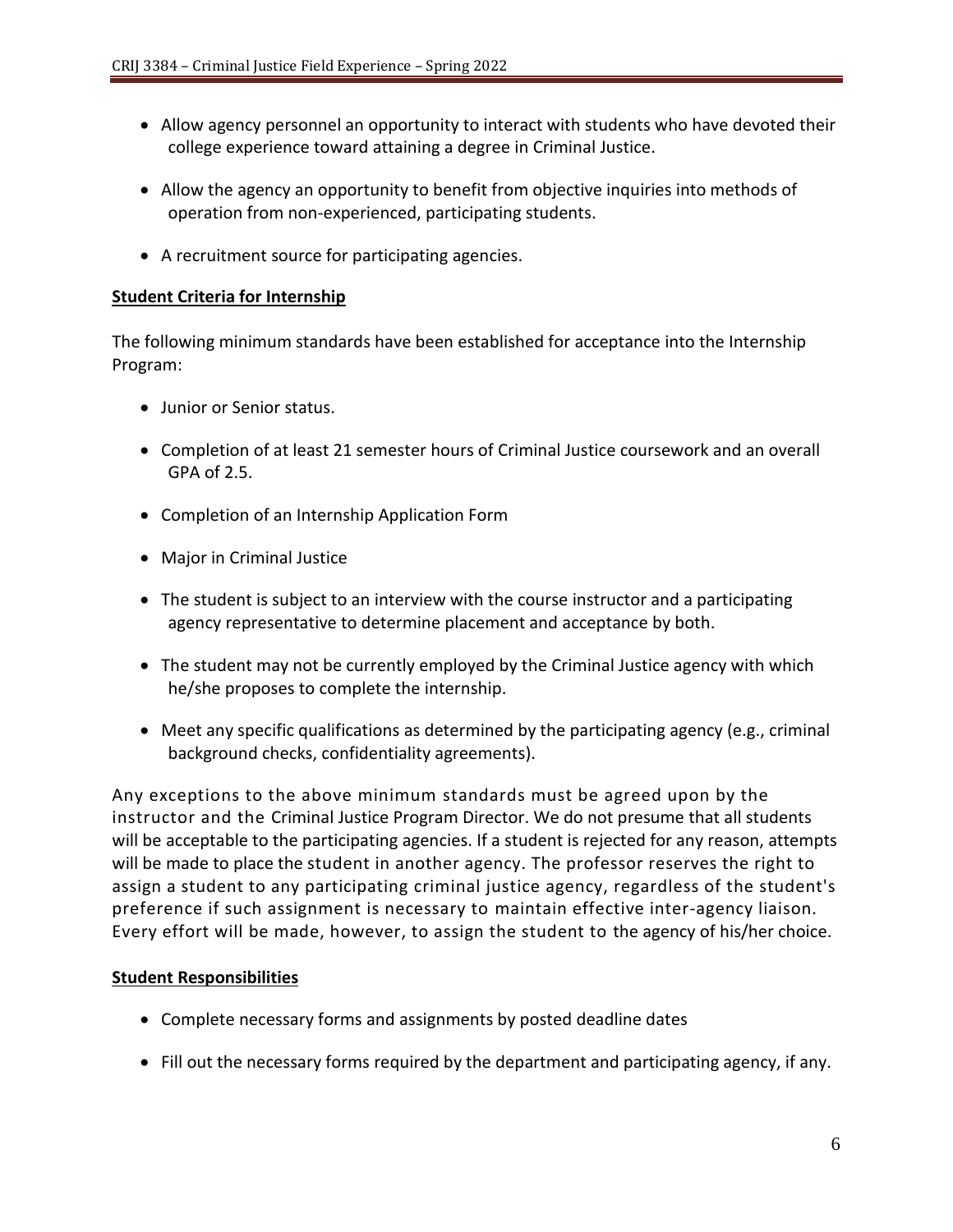- Establish a working schedule with the agency coordinator and submit a copy to the course instructor
- Become familiar with agency policies and regulations and abide by them
- Be punctual, reliable, and professional in meeting your responsibilities.
- Become familiar with all laws and statutes that would pertain to the particular internship with which you are involved.
- Report to your agency supervisor well-groomed and appropriately dressed for the type of activities you are assigned
- Meet both the requirements established by the instructor and by the agency of your internship placement
- Submit a letter of appreciation to the head of the participating agency or an appropriate supervisor with a copy going to the course instructor at the completion of the internship
- Conduct yourself in a manner that would bring credit upon yourself, the University, and the participating agency
- At no time is a student to carry a firearm while participating in an internship. If a student is found to be carrying a firearm, it is cause for immediate termination of the student's internship and for further disciplinary action to be determined by the department and the University
- In many cases, students will be exposed to confidential information as part of the experience. It is of utmost importance to maintain those confidences
- It is expected that the student will develop initiative while participating in the internship and that he or she will not have to be continually told what to do. If a function of the job is unfamiliar, it is expected that proper questions will be directed to those in charge of that particular activity or function
- No news releases are to be made by students. This is a function of the agency.
- There is no requirement that an automobile must be used during the internship. However, a student is not to rely on the participating agency to provide him or her with transportation to and from the agency. If a student desires to use his own private transportation, it is to be understood that the financial responsibilities for its uses rests upon the student or the person or agency requesting its use
- The student must sign a Waiver of Liability and Responsibility prior to beginning the internship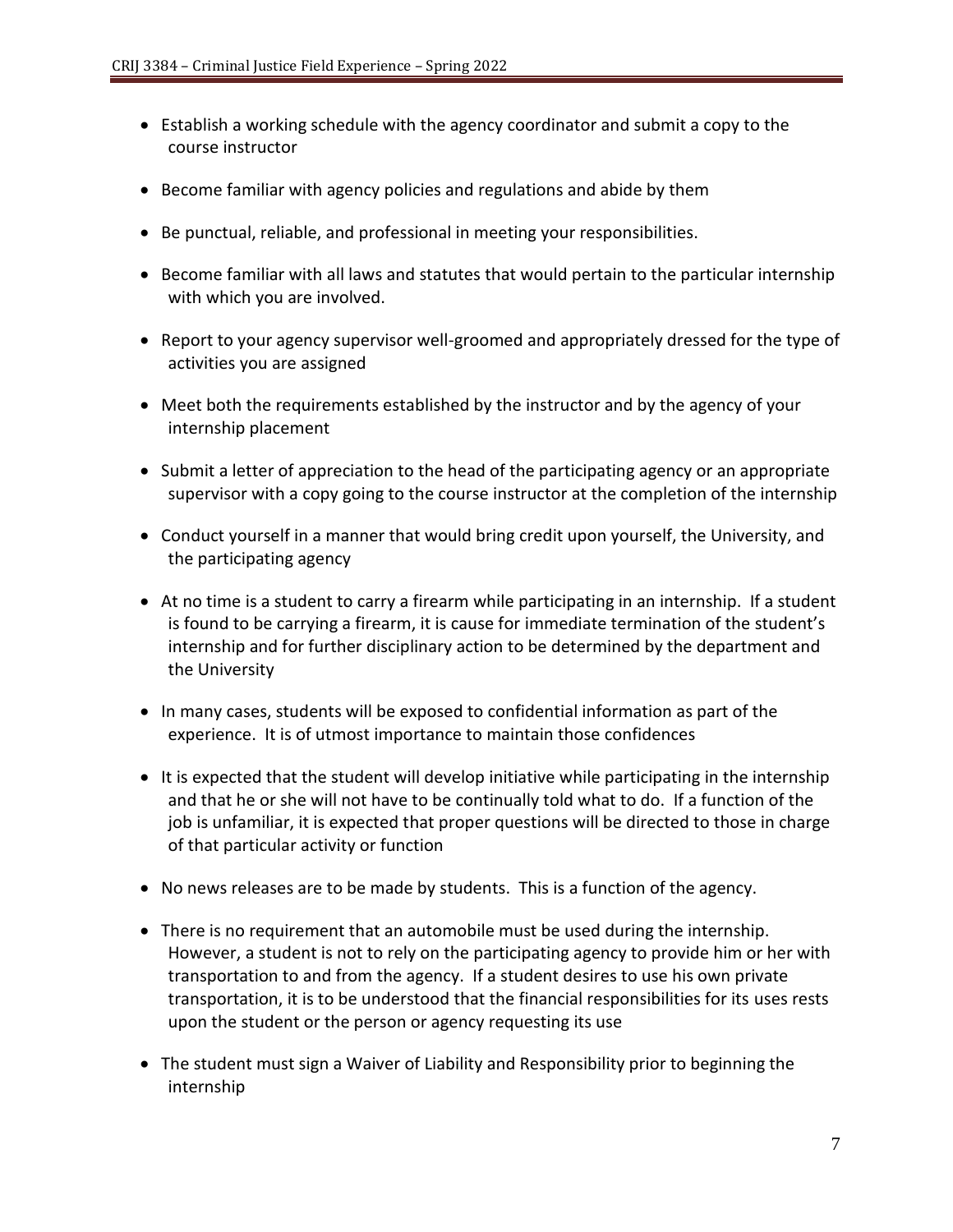- It is the student's responsibility to maintain contact with the professor throughout the internship semester as specified in the course syllabus. Failure to maintain contact with the professor will adversely affect the student's grade and may result in the student being dropped from the course
	- o Students are expected to notify the field supervisor and instructor in advance of absences when possible. Sick leave or unexcused absences extending beyond a few days within the academic semester may result in a decision by the professor, in consultation with the field supervisor, to extend the internship period beyond the scheduled ending date
	- o Field instruction begins on the first day of class of the academic semester and continues through the last day of instruction. Exceptions to the academic semester schedule may be arranged in advance to meet the agency needs. Agency legal holidays and appropriate religious holidays may be observed. Arrangements for religious holidays must be made with the agency supervisor

#### **University Responsibilities**

- Students will be notifies of agencies participating in the Internship Program and will be counseled in their selection of possible agency participation.
- Final approval of internship assignment.
- Schedule meetings for students as the need arises.
- Provide sufficient information to both the student and participating agency to execute the Internship Program.
- Assess all reports, evaluations, and daily logs form the student and agency to determine the final grade for the internship.
- Counsel with the student to better prepare the student for a career in Criminal Justice. If it is felt that the student should pursue another occupational goal, this will be brought to the student's attention and a cooperative effort will be made to determine the best course of action to take. It must be kept in mind that one of the purposes of this program is to introduce the student to the actual field experiences so he may formulate his/her goals prior to graduation. It would be better for all concerned to discover that this field is unsuitable to the student prior to graduation when the student has an opportunity to change majors than to wait until after graduation.

The student will provide all necessary information, including a copy of the Internship Application Form, to the participating agency to assist the agency in becoming familiar with the student, the program, and what is expected of the agency.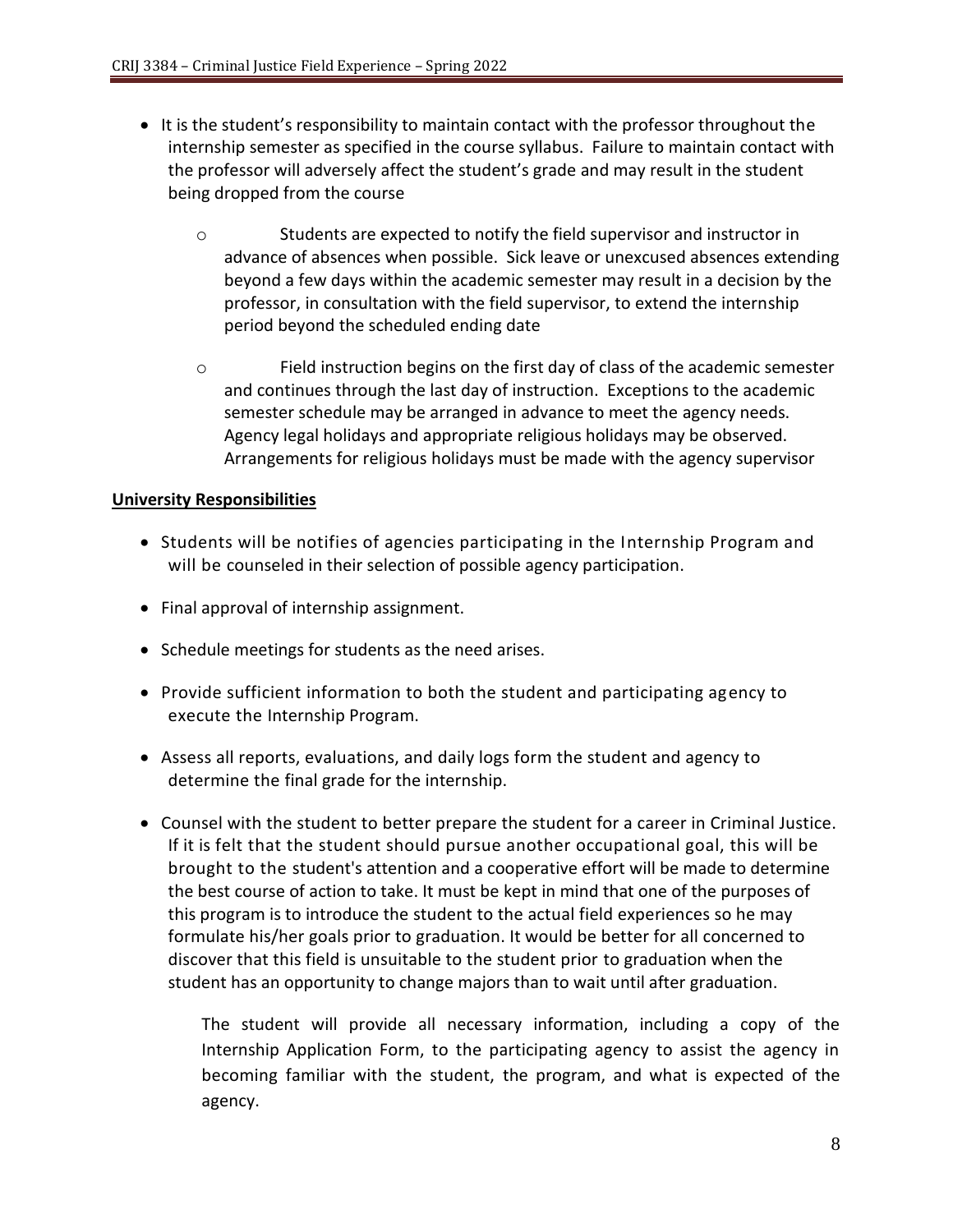• Assist participating agencies in developing a meaningful program for students.

#### **Highlighted university dates and deadlines:**

| February 2, 2022 | Deadline to drop 16-week classes with no record                      |
|------------------|----------------------------------------------------------------------|
|                  | March 14-18, 2022 Spring break (university closed)                   |
| April 8, 2022    | Deadline to drop 16-week classes with a Quit $(Q)$ or Withdraw $(W)$ |
| May 14, 2022     | Spring commencement ceremony 7pm (tentative)                         |
| May 17, 2022     | Final grades submitted by this day                                   |

#### **The complete university calendar can be found on the following website:**

*https://www.tamuct.edu/registrar/academic-calendar.html*

## **Online Course Information**

• This course uses the TAMUCT CANVAS system. To be able to successfully complete this course, you must have reliable and frequent access to a computer and to the Internet. In addition, you must be able to access Canvas. If you are unfamiliar with Canvas, there is a Canvas Student Quick Start Guide found in the Orientation Module in Canvas. Do not contact your instructor with non-course-related issues regarding Canvas; contact the help desk for Canvas-related issues.

#### *What else do I need to know about an online course?*

- This course will use the A&M-Central Texas Instructure Canvas learning management system.
- We strongly recommend the latest versions of Chrome or Firefox browsers. Canvas no longer supports any version of Internet Explorer.
	- o *Accessing Canvas:* In your web browser go to https://tamuct.instructure.com. Log in using your myCT username and password.
	- o Logon to A&M-Central Texas Canvas [https://tamuct.instructure.com/] or access Canvas through the TAMUCT Online link in myCT [https://tamuct.onecampus.com/]. You will log in through our Microsoft portal.
	- o Username: Your MyCT email address. Password: Your MyCT password
- *Canvas notifications:* You should opt in to Canvas notifications. To opt in to notifications (and other items), log in to Canvas, click on your account, click on notifications, and opt in to the items you wish to receive notifications about. At a minimum, you should select announcements, grading, and conversations (this is the Canvas name for mail).
- *University email*: You should claim and use your university email account**.** All university-level announcements are delivered to your university email. You may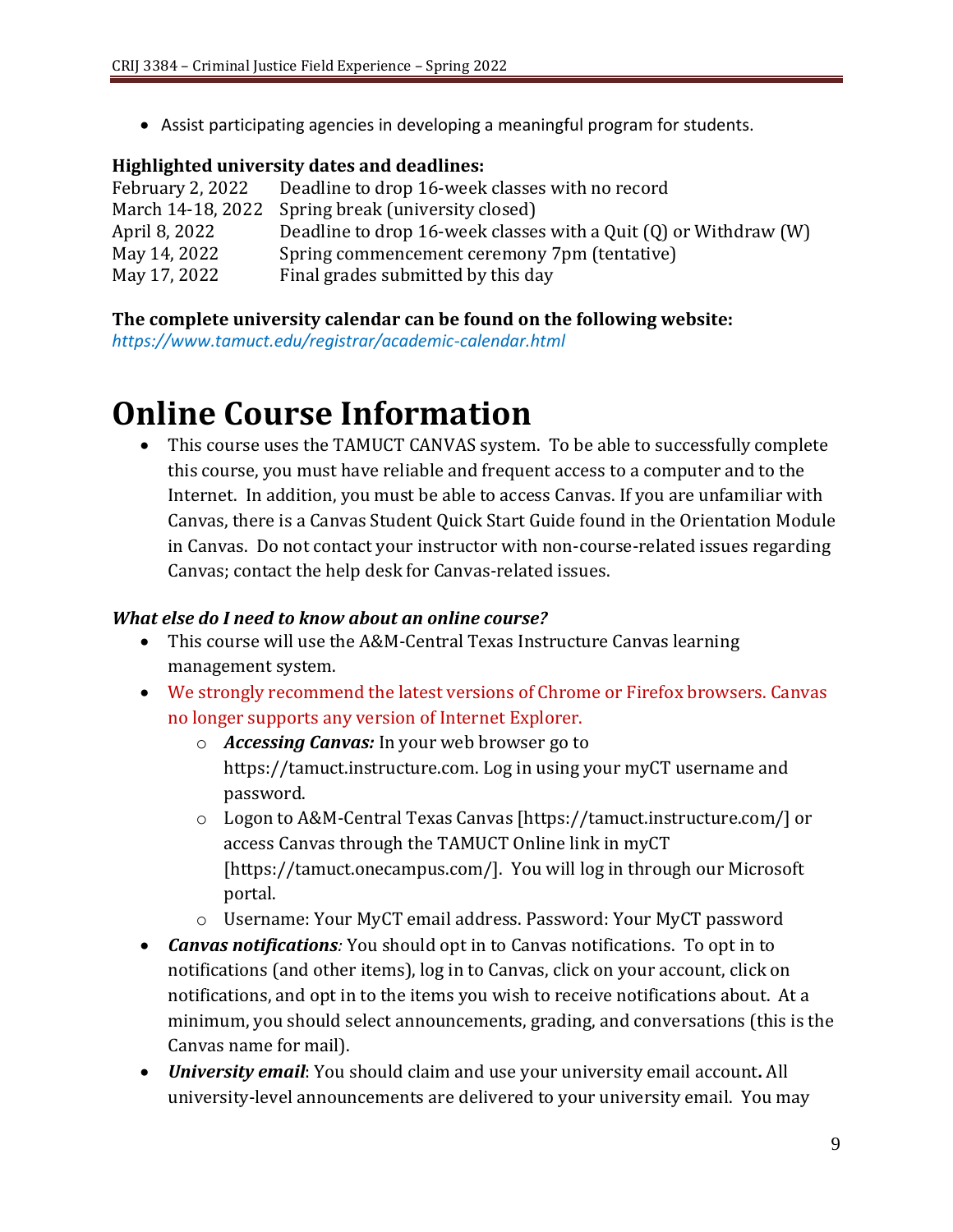miss out on vital announcements and information if you do not check your university email regularly. In addition, you should communicate with professors using your university email.

- *Canvas Support*
	- o Use the Canvas Help link, located at the bottom of the left-hand menu, for issues with Canvas. You can select "Chat with Canvas Support," submit a support request through "Report a Problem," or call the Canvas support line: 1-844-757-0953.
- For issues related to course content and requirements, contact your instructor.
- *Online Proctored Testing* 
	- o A&M-Central Texas uses Proctorio for online identity verification and proctored testing. This service is provided at no direct cost to students. If the course requires identity verification or proctored testing, the technology requirements are: Any computer meeting the minimum computing requirements, plus web camera, speaker, and microphone (or headset). Proctorio also requires the Chrome web browser with their custom plug in.

### • *Other Technology Support*

- o For log-in problems, students should contact Help Desk Central
- o 24 hours a day, 7 days a week
- o Email: [helpdesk@tamu.edu](mailto:helpdesk@tamu.edu)
- o Phone: (254) 519-5466
- o [Web Chat:](http://hdc.tamu.edu/) [http://hdc.tamu.edu]
- o *Please let the support technician know you are an A&M-Central Texas student.*
- For issues related to course content and requirements, contact your instructor.

# **University Resources, Procedures, and Guidelines**

## *Emergency Warning System for Texas A&M University-Central Texas*

**SAFEZONE.** SafeZone provides a public safety application that gives you the ability to call for help with the push of a button. It also provides Texas A&M University-Central Texas the ability to communicate emergency information quickly via push notifications, email, and text messages. All students automatically receive email and text messages via their myCT accounts.

Downloading SafeZone allows access to push notifications and enables you to connect directly for help through the app.

You can download SafeZone from the app store and use your myCT credentials to log in. If you would like more information, you can visit the [SafeZone](http://www.safezoneapp.com/) website [www.safezoneapp.com].

To register SafeZone on your phone, please follow these 3 easy steps*:*

- 1. Download the SafeZone App from your phone store using the link below:
	- o [iPhone/iPad:](https://apps.apple.com/app/safezone/id533054756) [https://apps.apple.com/app/safezone/id533054756]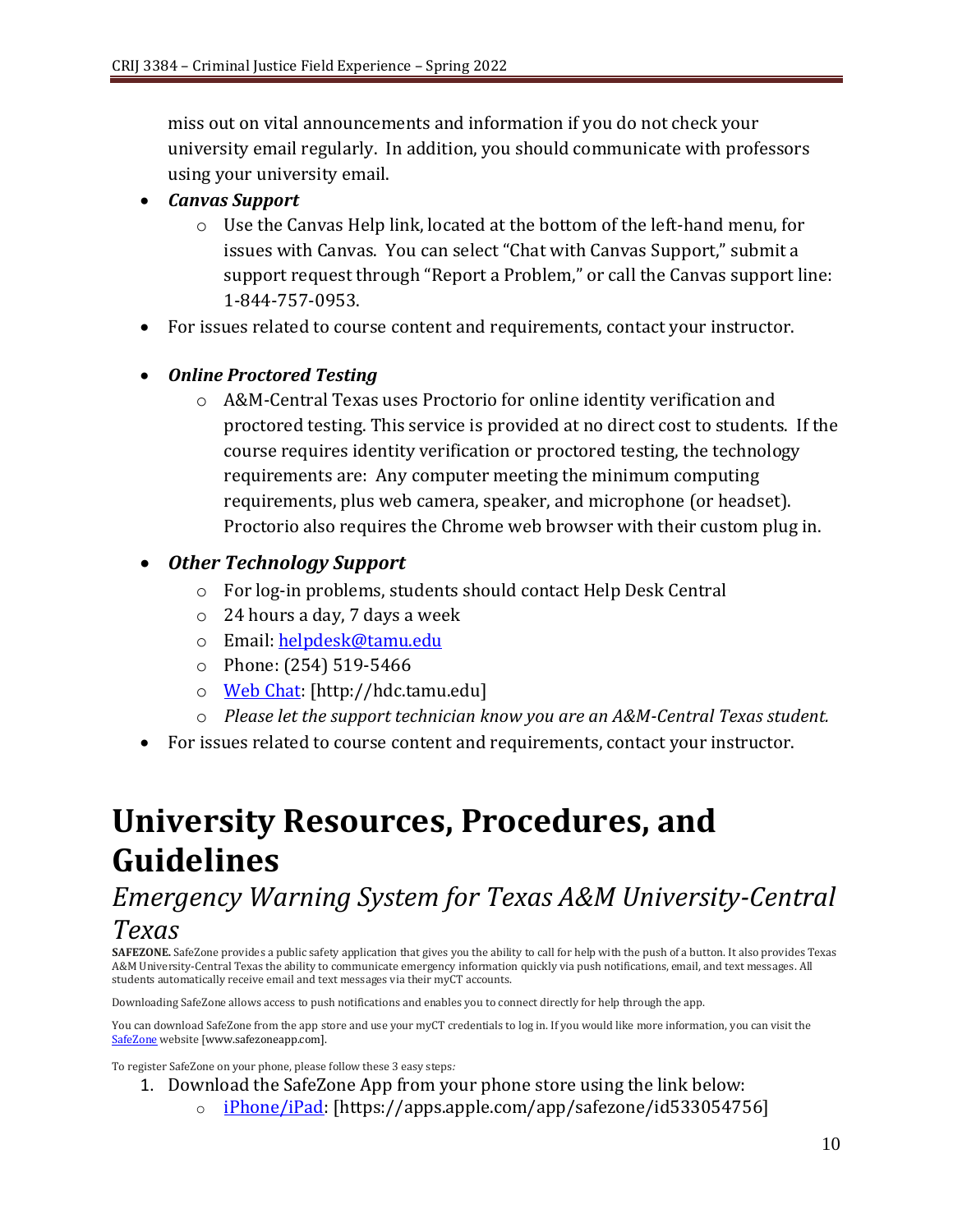- o [Android Phone / Tablet](https://play.google.com/store/apps/details?id=com.criticalarc.safezoneapp) [https://play.google.com/store/apps/details?id=com.criticalarc.safezoneapp ]
- 2. Launch the app and enter your myCT email address (e.g. {name}@tamuct.edu)
- 3. Complete your profile and accept the terms of service

## *Drop Policy*

If you discover that you need to drop this class, you must complete the **Drop Request** Dynamic Form through Warrior Web.

[https://dynamicforms.ngwebsolutions.com/casAuthentication.ashx?InstID=eaed95b9 f2be-45f3-a37d-

46928168bc10&targetUrl=https%3A%2F%2Fdynamicforms.ngwebsolutions.com%2FSub mit%2FForm%2FStart%2F53b8369e-0502-4f36-be43-f02a4202f612].

Faculty cannot drop students; this is always the responsibility of the student. The Registrar's Office will provide a deadline on the Academic Calendar for which the form must be completed. Once you submit the completed form to the Registrar's Office, you must go into Warrior Web and confirm that you are no longer enrolled. If you still show as enrolled, FOLLOW-UP with the Registrar's Office immediately. You are to attend class until the procedure is complete to avoid penalty for absence. Should you miss the drop deadline or fail to follow the procedure, you will receive an F in the course, which may affect your financial aid and/or VA educational benefits.

## *Academic Integrity*

Texas A&M University-Central Texas values the integrity of the academic enterprise and strives for the highest standards of academic conduct. A&M-Central Texas expects its students, faculty, and staff to support the adherence to high standards of personal and scholarly conduct to preserve the honor and integrity of the creative community. Any deviation by students from this expectation may result in a failing grade for the assignment and potentially a failing grade for the course. All academic misconduct concerns will be referred to the Office of Student Conduct. When in doubt on collaboration, citation, or any issue, please contact your instructor before taking a course of action.

For more [information](https://nam04.safelinks.protection.outlook.com/?url=https%3A%2F%2Fwww.tamuct.edu%2Fstudent-affairs%2Fstudent-conduct.html&data=04%7C01%7Clisa.bunkowski%40tamuct.edu%7Ccfb6e486f24745f53e1a08d910055cb2%7C9eed4e3000f744849ff193ad8005acec%7C0%7C0%7C637558437485252160%7CUnknown%7CTWFpbGZsb3d8eyJWIjoiMC4wLjAwMDAiLCJQIjoiV2luMzIiLCJBTiI6Ik1haWwiLCJXVCI6Mn0%3D%7C1000&sdata=yjftDEVHvLX%2FhM%2FcFU0B99krV1RgEWR%2BJ%2BhvtoR6TYk%3D&reserved=0) regarding the Student Conduct process, [https://www.tamuct.edu/student-affairs/student-conduct.html].

If you know of potential honor violations by other students, you may [submit](https://nam04.safelinks.protection.outlook.com/?url=https%3A%2F%2Fcm.maxient.com%2Freportingform.php%3FTAMUCentralTexas%26layout_id%3D0&data=04%7C01%7Clisa.bunkowski%40tamuct.edu%7Ccfb6e486f24745f53e1a08d910055cb2%7C9eed4e3000f744849ff193ad8005acec%7C0%7C0%7C637558437485262157%7CUnknown%7CTWFpbGZsb3d8eyJWIjoiMC4wLjAwMDAiLCJQIjoiV2luMzIiLCJBTiI6Ik1haWwiLCJXVCI6Mn0%3D%7C1000&sdata=CXGkOa6uPDPX1IMZ87z3aZDq2n91xfHKu4MMS43Ejjk%3D&reserved=0) a report, [https://cm.maxient.com/reportingform.php?TAMUCentralTexas&layout\_id=0].

## *Academic Accommodations*

At Texas A&M University-Central Texas, we value an inclusive learning environment where every student has an equal chance to succeed and has the right to a barrier-free education. The Warrior Center for Student Success, Equity and Inclusion is responsible for ensuring that students with a disability receive equal access to the university's programs, services and activities. If you believe you have a disability requiring reasonable accommodations, please contact the Office of Access and Inclusion, WH-212; or call (254) 501-5836. Any information you provide is private and confidential and will be treated as such.

For more information, please visit our  $\Delta$ ccess  $\&$  Inclusion Canvas page (log-in required) [https://tamuct.instructure.com/courses/717]

#### *Important information for Pregnant and/or Parenting Students*

Texas A&M University-Central Texas supports students who are pregnant and/or parenting. In accordance with requirements of Title IX and related guidance from US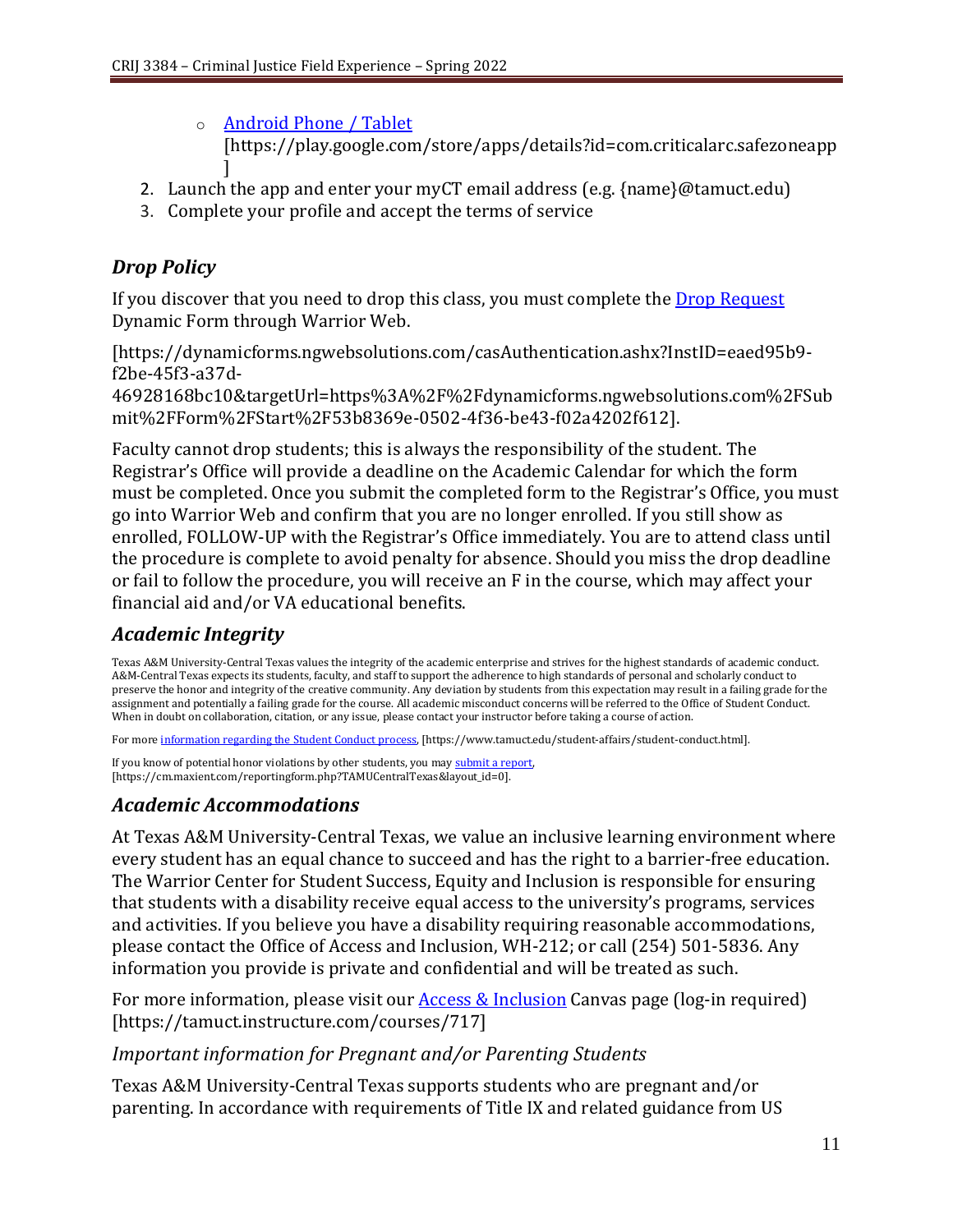Department of Education's Office of Civil Rights, the Dean of Student Affairs' Office can assist students who are pregnant and/or parenting in seeking accommodations related to pregnancy and/or parenting. Students should seek out assistance as early in the pregnancy as possible. For more information, please visi[t Student Affairs](https://www.tamuct.edu/student-affairs/pregnant-and-parenting-students.html)

[https://www.tamuct.edu/student-affairs/pregnant-and-parenting-students.html]. Students may also contact the institution's Title IX Coordinator. If you would like to read more about these [requirements and guidelines](http://www2.ed.gov/about/offices/list/ocr/docs/pregnancy.pdf) online, please visit the website [http://www2.ed.gov/about/offices/list/ocr/docs/pregnancy.pdf].

Title IX of the Education Amendments Act of 1972 prohibits discrimination on the basis of sex and gender–including pregnancy, parenting, and all related conditions. A&M-Central Texas is able to provide flexible and individualized reasonable accommodation to pregnant and parenting students. All pregnant and parenting students should contact the Associate Dean in the Division of Student Affairs at (254) 501-5909 to seek out assistance. Students may also contact the University's Title IX Coordinator.

## *Tutoring*

Tutoring is available to all A&M-Central Texas students, both virtually and in-person. Student success coaching is available online upon request.

If you have a question, are interested in becoming a tutor, or in need of success coaching contact the Warrior Center for Student Success, Equity and Inclusion at (254) 501-5836, visit the Warrior Center at 212 Warrior Hall, or by emailing [WarriorCenter@tamuct.edu.](mailto:WarriorCenter@tamuct.edu)

To schedule tutoring sessions and view tutor availability, please visit Tutor [Matching](https://tutormatchingservice.com/TAMUCT) Services [https://tutormatchingservice.com/TAMUCT] or visit the Tutoring Center in 111 Warrior Hall.

Chat live with a remote tutor 24/7 for almost any subject from on your computer! Tutor.com is an online tutoring platform that enables A&M-Central Texas students to log in and receive online tutoring support at no additional cost. This tool provides tutoring in over 40 subject areas

except writing support. Access Tutor.com through Canvas.

#### *University Writing Center*

University Writing Center: Located in Warrior Hall 416, the University Writing Center (UWC) at Texas A&M University–Central Texas (A&M–Central Texas) is a free service open to all A&M–Central Texas students. For the Spring 2022 semester, the hours of operation are from 10:00 a.m.-5:00 p.m. Monday thru Thursday in Warrior Hall 416 (with online tutoring available every hour as well) with satellite hours available online only Monday thru Thursday from 6:00-9:00 p.m. and Saturday 12:00-3:00 p.m.

Tutors are prepared to help writers of all levels and abilities at any stage of the writing process. While tutors will not write, edit, or grade papers, they will assist students in developing more effective composing practices. By providing a practice audience for students' ideas and writing, our tutors highlight the ways in which they read and interpret students' texts, offering guidance and support throughout the various stages of the writing process. In addition, students may work independently in the UWC by checking out a laptop that runs the Microsoft Office suite and connects to WIFI, or by consulting our resources on writing, including all of the relevant style guides. Whether you need help brainstorming ideas, organizing an essay, proofreading, understanding proper citation practices, or just want a quiet place to work, the UWC is here to help!

Students may arrange a one-to-one session with a trained and experienced writing tutor by making an appointment via [WCOnline](https://tamuct.mywconline.com/) [https://tamuct.mywconline.com/]. In addition, you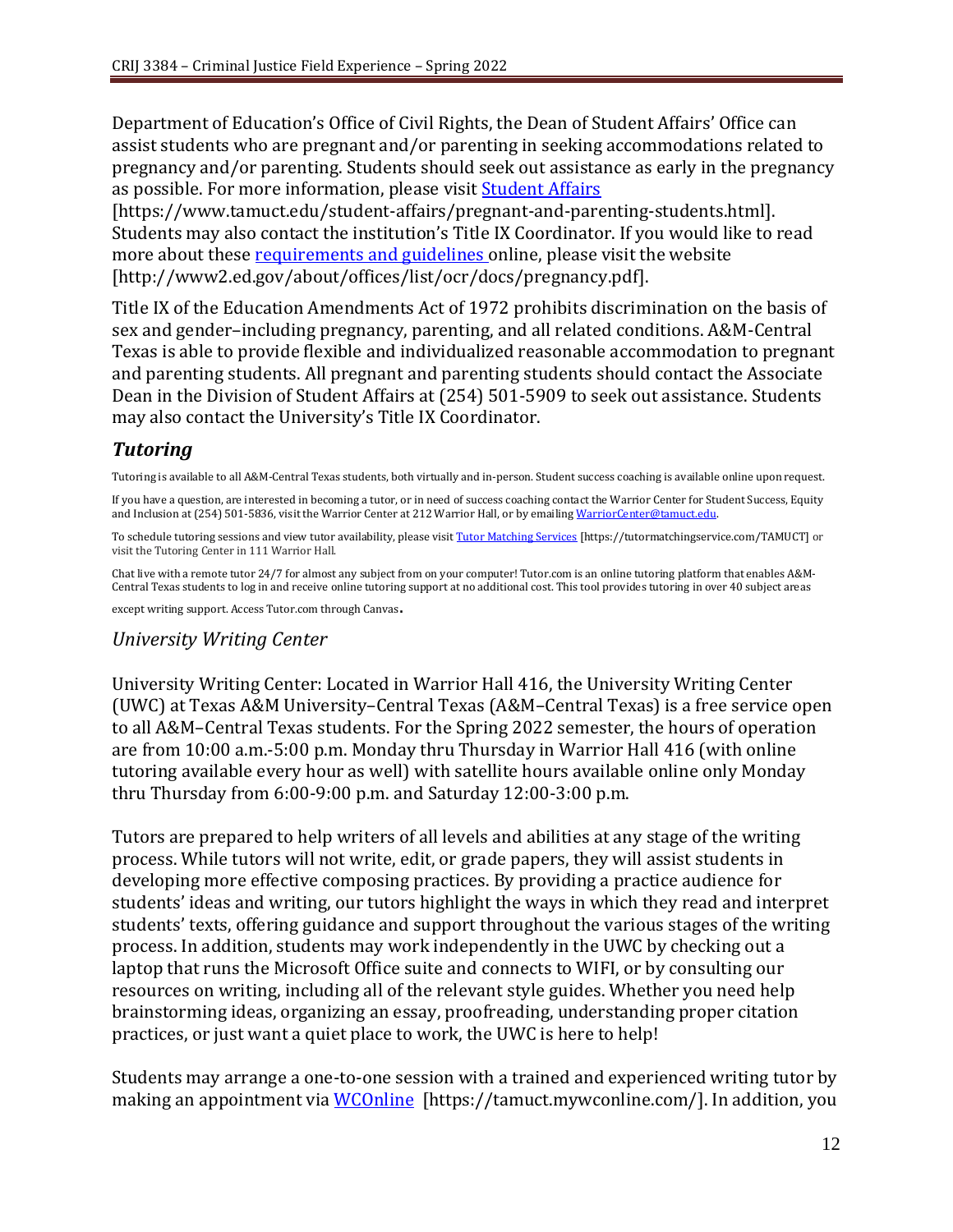can email Dr. Bruce Bowles Jr. at bruce.bowles@tamuct.edu if you have any questions about the UWC, need any assistance with scheduling, or would like to schedule a recurring appointment with your favorite tutor by making an appointment via [WCOnline](https://tamuct.mywconline.com/) [https://tamuct.mywconline.com/]. In addition, you can email Dr. Bruce Bowles Jr. at bruce.bowles@tamuct.edu if you have any questions about the UWC, need any assistance with scheduling, or would like to schedule a recurring appointment with your favorite tutor.

#### *University Library*

The University Library provides many services in support of research across campus and at a distance. We offer over 200 electronic databases containing approximately 400,000 eBooks and 82,000 journals, in addition to the 96,000 items in our print collection, which can be mailed to students who live more than 50 miles from campus. Research guides for each subject taught at A&M-Central Texas are available through our website to help students navigate these resources. On campus, the library offers technology including cameras, laptops, microphones, webcams, and digital sound recorders.

Research assistance from a librarian is also available 24 hours a day through our online chat service, and at the reference desk when the library is open. Research sessions can be scheduled for more comprehensive assistance, and may take place virtually through WebEx, Microsoft Teams or in-person at the library. Schedule an [appointment](https://nam04.safelinks.protection.outlook.com/?url=https%3A%2F%2Ftamuct.libcal.com%2Fappointments%2F%3Fg%3D6956&data=04%7C01%7Clisa.bunkowski%40tamuct.edu%7Cde2c07d9f5804f09518008d9ab7ba6ff%7C9eed4e3000f744849ff193ad8005acec%7C0%7C0%7C637729369835011558%7CUnknown%7CTWFpbGZsb3d8eyJWIjoiMC4wLjAwMDAiLCJQIjoiV2luMzIiLCJBTiI6Ik1haWwiLCJXVCI6Mn0%3D%7C3000&sdata=KhtjgRSAw9aq%2FoBsB6wyu8b7PSuGN5EGPypzr3Ty2No%3D&reserved=0) here [https://tamuct.libcal.com/appointments/?g=6956]. Assistance may cover many topics, including how to find articles in peer-reviewed journals, how to cite resources, and how to piece together research for written assignments.

Our 27,000-square-foot facility on the A&M-Central Texas main campus includes student lounges, private study rooms, group work spaces, computer labs, family areas suitable for all ages, and many other features. Services such as interlibrary loan, TexShare, binding, and laminating are available. The library frequently offers workshops, tours, readings, and other events. For more information, please visit our Library [website](https://nam04.safelinks.protection.outlook.com/?url=https%3A%2F%2Ftamuct.libguides.com%2Findex&data=04%7C01%7Clisa.bunkowski%40tamuct.edu%7C7d8489e8839a4915335f08d916f067f2%7C9eed4e3000f744849ff193ad8005acec%7C0%7C0%7C637566044056484222%7CUnknown%7CTWFpbGZsb3d8eyJWIjoiMC4wLjAwMDAiLCJQIjoiV2luMzIiLCJBTiI6Ik1haWwiLCJXVCI6Mn0%3D%7C1000&sdata=2R755V6rcIyedGrd4Os5rkgn1PvhHKU3kUV1vBKiHFo%3D&reserved=0) [http://tamuct.libguides.com/index].

#### *A Note about Sexual Violence at A&M-Central Texas*

Sexual violence is a serious safety, social justice, and public health issue. The university offers support for anyone struggling with these issues. University faculty are mandated reporters, so if someone discloses that they were sexually assaulted (or a victim of Domestic/Dating Violence or Stalking) while a student at TAMUCT, faculty members are required to inform the Title IX Office. If you want to discuss any of these issues confidentially, you can do so through Student Wellness and Counseling (254-501-5955) located on the second floor of Warrior Hall (207L).

Sexual violence can occur on our campus because predators often feel emboldened, and victims often feel silenced or shamed. It is incumbent on ALL of us to find ways to actively create environments that tell predators we don't agree with their behaviors and tell survivors we will support them. Your actions matter. Don't be a bystander; be an agent of change. For additional information on campus policy and resources visit th[e Title IX](https://www.tamuct.edu/compliance/titleix.html)  [webpage](https://www.tamuct.edu/compliance/titleix.html) [\[https://www.tamuct.edu/compliance/titleix.html\]](https://www.tamuct.edu/compliance/titleix.html).

#### *Behavioral Intervention*

Texas A&M University-Central Texas cares about the safety, health, and well-being of its students, faculty, staff, and community. If you are aware of individuals for whom you have a concern, please make a referral to the Behavioral Intervention Team. Referring your concern shows you care. You can complete the [referral](https://cm.maxient.com/reportingform.php?TAMUCentralTexas&layout_id=2) online [https://cm.maxient.com/reportingform.php?TAMUCentralTexas&layout\_id=2].

Anonymous referrals are accepted. Please see the **Behavioral Intervention Team** website for more information [https://www.tamuct.edu/bit]. If a person's behavior poses an